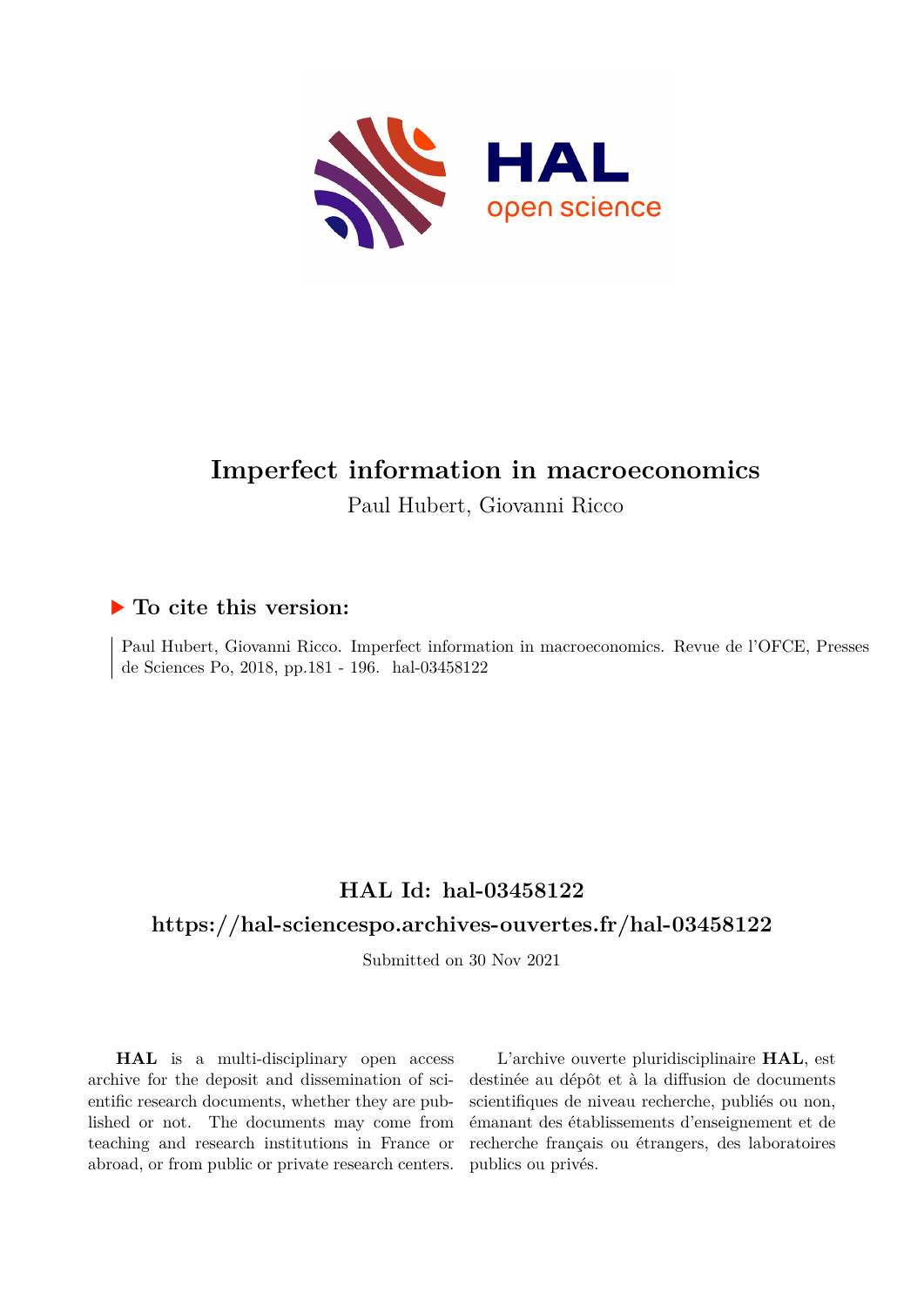## **IMPERFECT INFORMATION IN MACROECONOMICS**

**[Paul Hubert](https://www.ofce.sciences-po.fr/pages-chercheurs/page.php?id=16)** *Sciences Po OFCE* **Giovanni Ricco** *University of Warwick and OFCE*

This article presents some recent theoretical and empirical contributions to the macroeconomic literature that challenge the perfect information hypothesis. By taking into account the information frictions encountered by economic agents, it is possible to explain some of the empirical regularities that are difficult to rationalise in the standard framework of full information rational expectations. As an example, we discuss how the sign, size and persistence of the estimated effects of monetary and fiscal policies can change when the informational frictions experienced by economic agents are taken into account.

*Keywords:* informational frictions, imperfect information, economic policy.

How do economic agents form their expectations and make their decisions? How can these processes be modelled in a macroeconomic framework and what conclusions can be drawn from the analysis of economic time series? These methodological issues have long been among the most fundamental questions in macroeconomics. The dominant approach – since the work of Lucas, Sargent and their coauthors in the early 1970s – has adopted the joint hypotheses of model-consistent or rational expectations, and of full information.<sup>1</sup> Under these assumptions, economic agents know the structure of the economy precisely and can perfectly observe and process all economic information in real-time.

<sup>1. &</sup>quot;Model-consistent or rational expectations".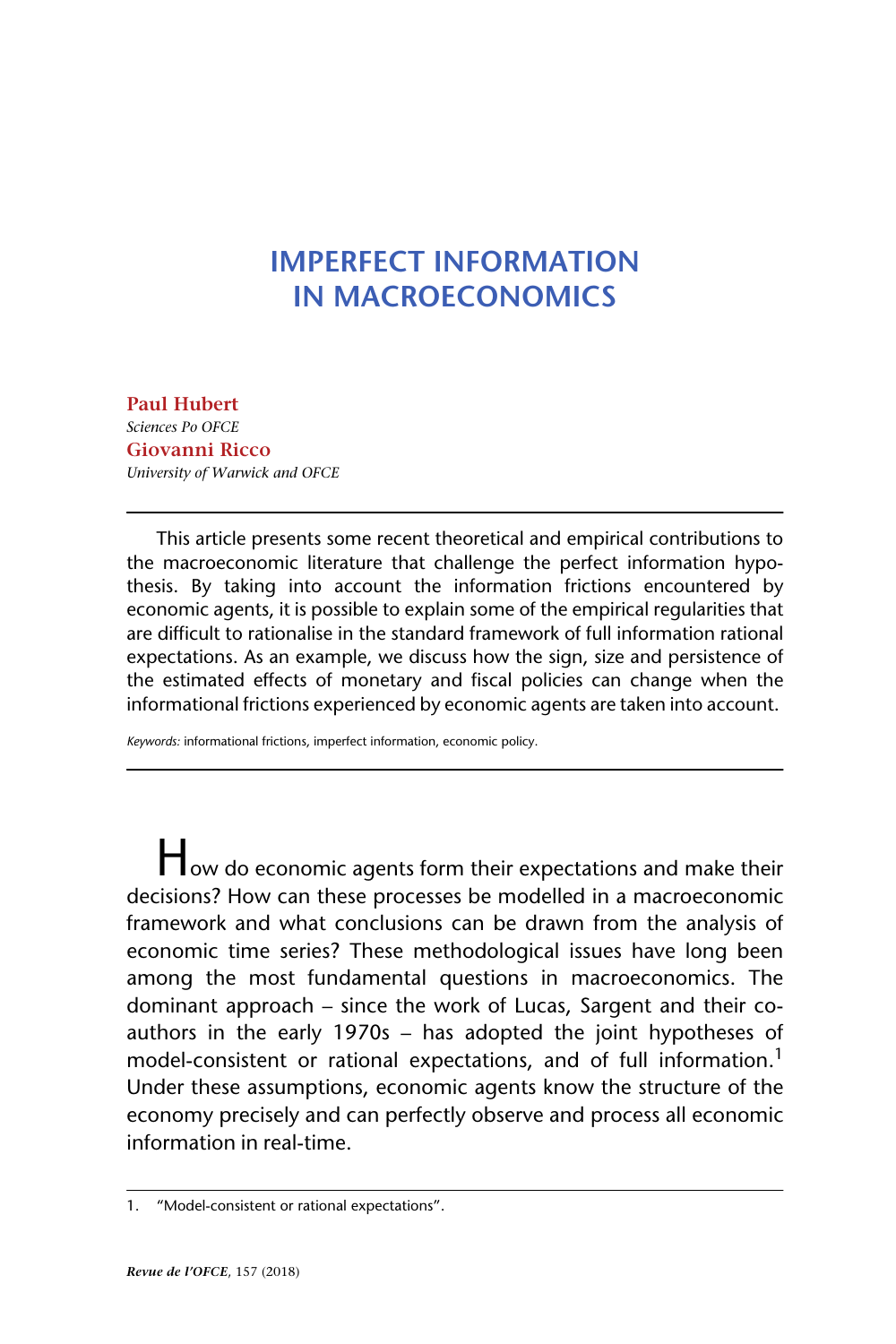These assumptions can be viewed as a theoretical benchmark whose introduction has enormously increased the sophistication of macroeconomic models. However, over time, there has been an accumulation of convincing evidence about phenomena that would be "anomalous" in the standard framework. Recently, models that incorporate deviations from the full information hypothesis in the form of "sticky information", "noisy information" or "dispersed information" have been proposed to explain some of the empirical regularities that are difficult to accommodate in the standard framework, such as the persistence of the response of macroeconomic variables to supply or demand shocks, the delayed response of inflation to economic policy shocks, and the autocorrelation of agents' forecast errors.

This article presents some of the ideas proposed to incorporate deviations from the hypothesis of full information in the standard framework. We also discuss some of the implications of models of imperfect information for the estimation of the impact of macroeconomic policy actions.

#### **1. The Perfect Information Rational Expectations Framework**

In his *General Theory* (1936), Keynes pointed out that private expectations can affect macroeconomic variables. Since then, it has been acknowledged that the expectations of private agents, households and firms are of fundamental importance in many macroeconomic models. In the 1960s, the direct introduction of expectations into macroeconomic models became widespread and led to efforts in ad-hoc modelling of the process through which agents were forming their forecasts. Among others, a common representation of this process was the adoption of "adaptive expectations", where agents are assumed to form expectations based on past experience. In contrast to this approach, Muth (1961) proposed modelling agents' expectations as being "model-consistent", i.e. as coherent with the economy model implied probability.

The experience of stagflation in the 1970s led to a reconsideration of the assumptions of the Keynesian models of the 1960s. In fact, these models, often supplemented with adaptive expectations, implied that macroeconomic stabilisation policies based on fiscal and monetary expansions could be used to reduce unemployment and increase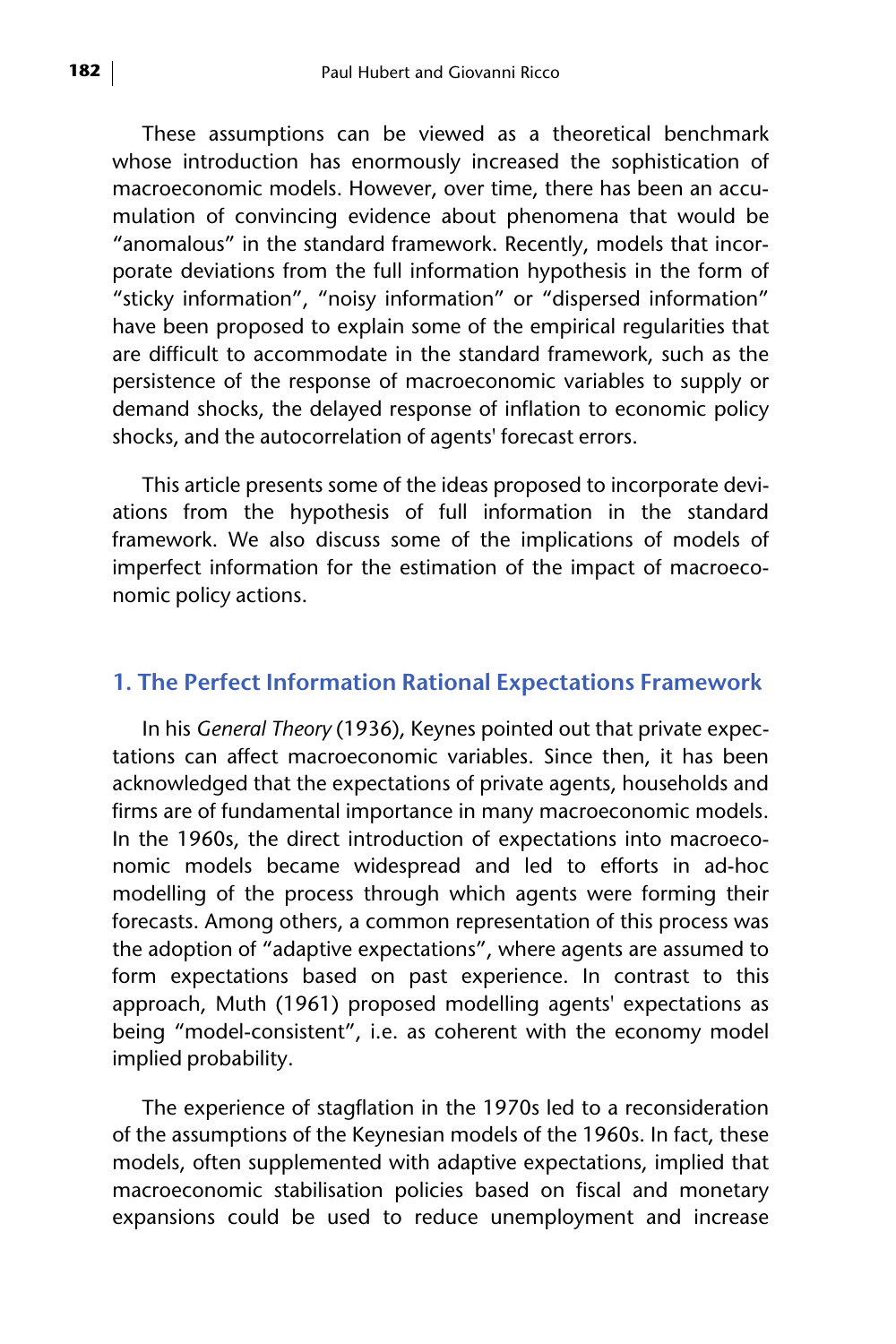output at the cost of higher inflation (a relationship summarized by a causal interpretation of the Phillips curve).

To explain why policy actions were not delivering the expected results, Lucas (1972) proposed a schematic model of islands in which policy makers are not able to systematically exploit the relationship between inflation and real activity (the Phillips curve). What became known as the "Lucas critique" suggested that the use of parameters based on past experience is a misguided way of assessing the effects of changes in macroeconomic policies (Lucas, 1976). Indeed, when policies are changed agents incorporate the policy shift in their expectations. This in turn implies that policy analysis obtained from models calibrated with past data can deliver inconsistent results. Lucas and Sargent (1979) incorporated this intuition in a general equilibrium model featuring forward-looking agents with model-consistent rational expectations and perfect information. In such a setting, economic agents react to policy changes by re-optimising their decisions in light of the policy change. Since then, the hypothesis of full information rational expectations has become a fundamental building block in macroeconomic models supporting the assumption of market efficiency, the permanent income hypothesis, the "Ricardian" equivalence, and standard asset pricing models.

This revolution has not been limited to the academic sphere, and macroeconomic policy makers have also relied on the assumptions of full information and rational expectations in the macroeconomic policy models employed by central banks and finance ministries.

However, over time many empirical regularities at odds with the perfect information framework have been reported. Examples include the slow adjustment of prices, money non-neutrality, the delayed and smoothed links between macroeconomic time series and the booms and busts in financial asset prices. In addition, surveys of the expectations of households, firms and private forecasters have provided direct evidence against the full information rational expectations hypothesis (e.g. Pesaran and Weale, 2006).

One of the most striking implications of the rational expectations hypothesis concerns the Phillips curve. As private agents anticipate the effects of economic policy decisions (changes in money supply or in the policy interest rate for instance), they adjust their expectations (of future inflation in this example). Hence the impact of these policies is not real but only nominal. However, empirical work has shown that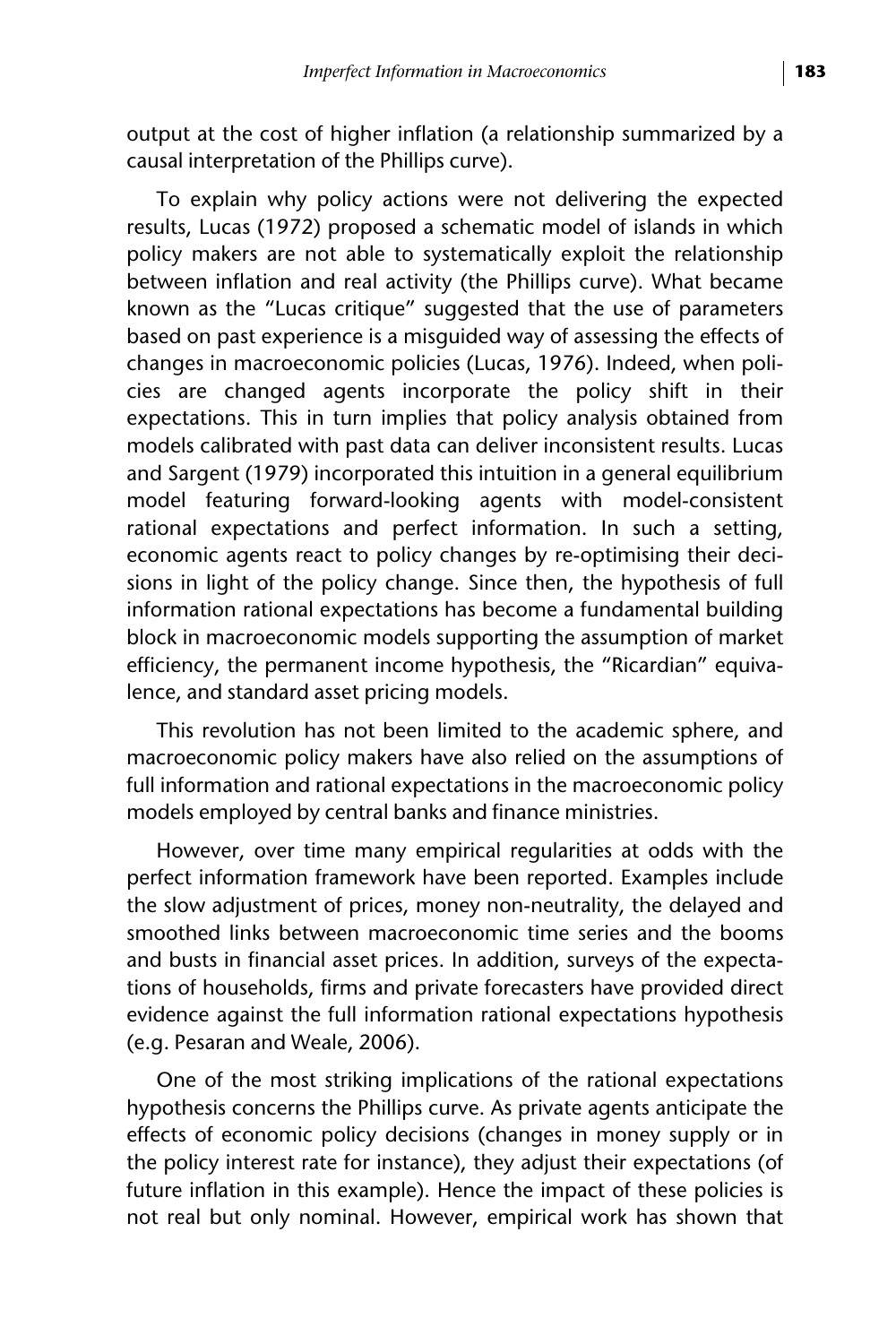monetary and fiscal policies can have real transitional effects. Various avenues for explaining these results have been proposed, including models of non-rational expectations and staggered contract models in which prices and wages are fixed for a given period.<sup>2</sup> As we discuss in the next section, a different approach has been to challenge the hypothesis of perfect information to explain the empirical findings.

#### **2. Models of Imperfect Information**

The lack of empirical support for the predictions of models of full information rational expectations has provided motivation to explore models in which rational agents are rational albeit limited in their ability to acquire and process information.

In models of "sticky information", proposed by Mankiw and Reis (2002), private agents cannot update their information at all times, but only infrequently. However, when they do, they can acquire full information. Alternative approaches, called "noisy information" or "rational inattention", assume that agents can only observe signals about economic variables polluted by observational errors (Woodford, 2002), or have limits in their ability to process information in real-time and hence have to rationally choose what information to monitor (Sims, 2003; Maćkowiak and Wiederholt, 2009; Paciello and Wiederholt, 2014).

The hypothesis of imperfect information in models with sticky information and noisy information may be micro-founded and linked to the inattention of economic agents to new information. This behaviour can be explained by the cost of accessing information (see, for example, Reis, 2006a, b) or by limited information-processing capabilities (see among others Sims, 2003; Matějka, 2016; Matějka and McKay, 2012).<sup>3</sup>

A common feature of all these models of imperfect information is that economic agents absorb and respond to new information only gradually. The response of economic variables to economic policy shocks or other structural shocks is therefore slow. This contrasts

<sup>2.</sup> Although private agents in neo-keynesian models form rational expectations and suffer no money illusion, the theory has simply shifted the non-neutrality of private agents' behavior to the constraints private agents are facing: the different types of frictions.

<sup>3.</sup> The central idea of rational inattention models is that private agents have limited attention and therefore need to decide how to allocate their attention on the vast amount of information available. In this theory of rational inattention, however, private agents make their decision optimally.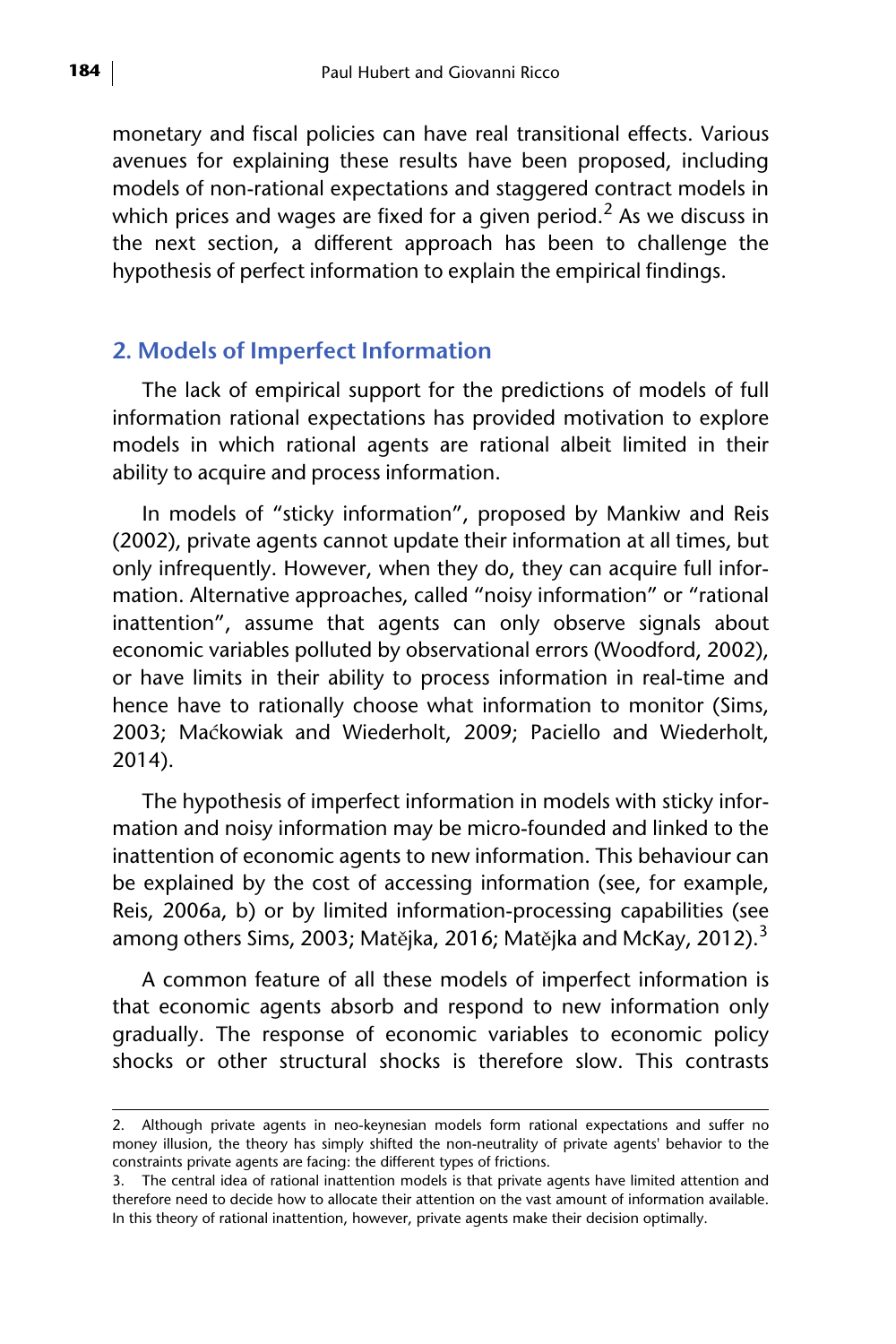sharply with the predictions of full information rational expectations models in which economic agents can process and respond to new information immediately.

Other classes of models proposing deviations from the hypothesis of rational expectations with full information have been proposed. One of these alternatives is the "bounded rationality" model proposed by Sargent (1999), where agents are limited in their knowledge of the economic model but are rational in their decision-making. Similarly, Gabaix (2014) proposed a model in which the economic agents adopt a simplified model of the economy and pay attention only to some of the relevant variables. This approach is motivated by the limited capacity of agents to monitor and understand macroeconomic variables and their interactions. The "natural expectations" model of Fuster *et al.* (2010) proposes a framework where economic agents use simplified models to predict a complex reality. Along the same line, "diagnostic expectations" refer to a different approach in which economic agents have imperfectly defined models of the economy. This type of expectations is justified by the representation heuristics of Kahneman and Tversky (1972), which describes the non-Bayesian tendency of economic agents to overestimate the probability of a characteristic in a group when this characteristic is representative or symptomatic of the group. Gennaioli and Shleifer (2010) and Bordalo *et al.* (2016) describe the formation of expectations based on this behavioural bias. Economic agents with diagnostic expectations overweight future events that become more likely based on the most recent data, which may explain both the excessive volatility of some markets and an excessive reaction to new information.

Finally, learning models (Evans and Honkapohja, 2012) offer a complementary approach to the issue. In these models, economic agents are rational and have full access to new economic information, however they don't know the parameters that govern the economic model. Agents thus act as econometricians and try to learn about the relations describing the economy's dynamics over time, given the observed data. Expectations are then formed by using tentative estimates. This type of model helps to explain the persistence of inflation expectations (Orphanides and William, 2005; Milani, 2007; Branch and Evans, 2006).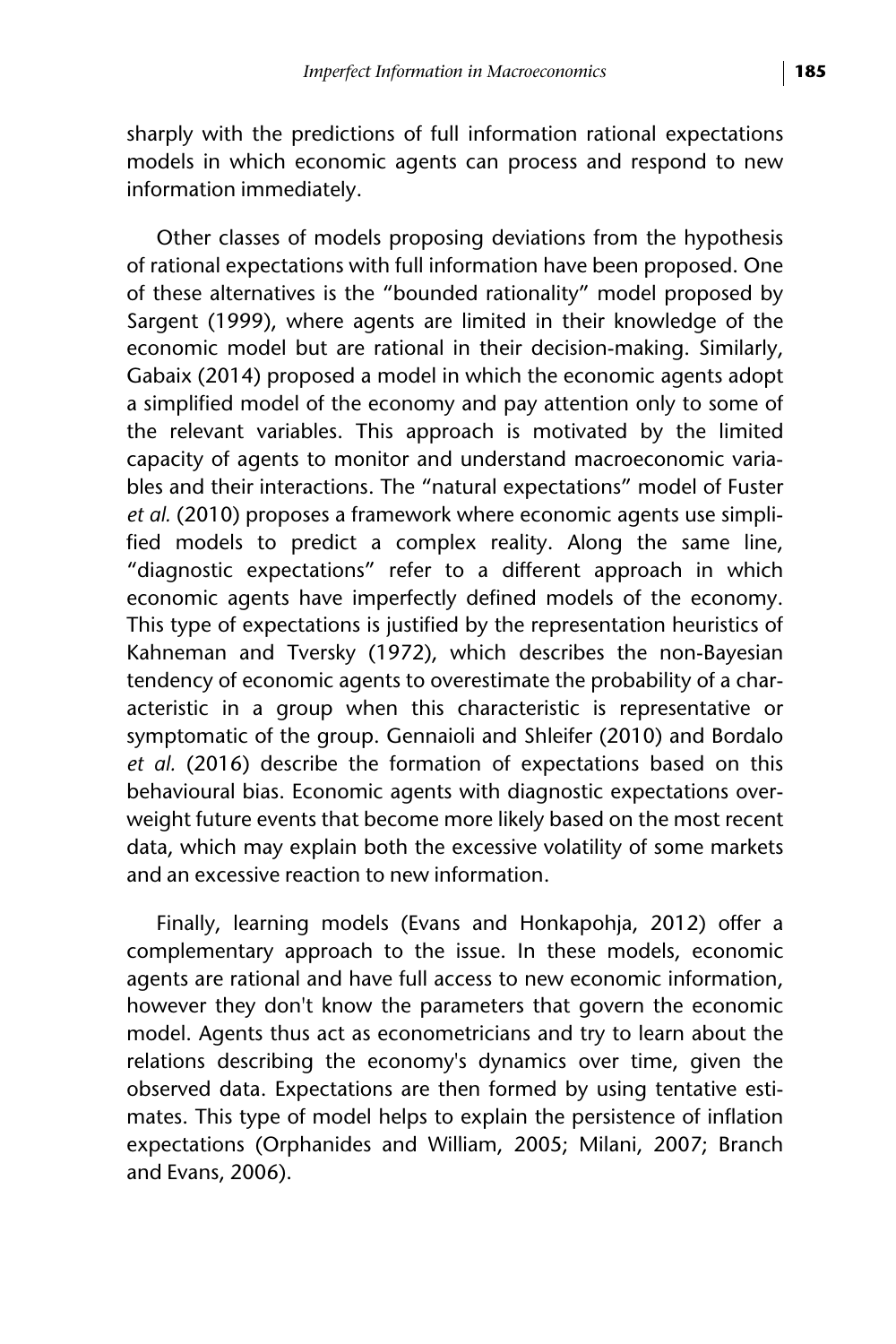#### **3. Empirical Evidence for Models of Imperfect Information**

Models of sticky information, noisy information and rational inattention provide common emerging predictions, empirically documented by Coibion and Gorodnichenko (2012) using survey data.

In this class of model, following a macroeconomic shock the average forecast in the economy will respond less than the actual variable being forecast. Hence if, for example, a shock lowers inflation over a number of periods, economic agents' average expectation of inflation will not decline immediately as much as actual inflation does. In a sticky information model, this is due to the fact that some of the agents are unaware that the shock has occurred and do not change their expectations. In noisy information models, private agents receive signals indicating higher inflation but change their expectations only gradually because of their uncertainty about whether the higher signals represent noise or real innovations. In models of rational inattention, agents can only pay limited attention to inflation data hence do not fully adjust their expectations on impact.

Another prediction, common to all of these models, is that the average of the ex-post forecast errors is predictable from the ex-ante revisions of the average forecast. This contrasts with the full information case in which ex-post forecast errors cannot be predicted. In the sticky information model, this reflects the fact that some agents do not update their information and therefore their forecasts remain unchanged, which creates a correlation between the average forecasts at different times. In the noisy information model, the economic agents update their forecasts only gradually because of the presence of noise in the signals they receive.

Coibion and Gorodnichenko (2015) test these predictions on US data and Andrade and Le Bihan (2013) on European data, and they provide evidence of empirical regularities compatible with models featuring informational frictions.

Recent empirical research has also highlighted omnipresent and systematic deviations from the predictions of rational expectations models with full information using survey data. This empirical evidence is consistent with the predictions of imperfect information models. Among other contributions, Mankiw, Reis and Wolfers (2004), Dovern *et al.* (2012) and Andrade *et al.* (2016) use the dispersion of responses in survey data to assess the extent to which the persistent informational model can replicate some of the characteristics of the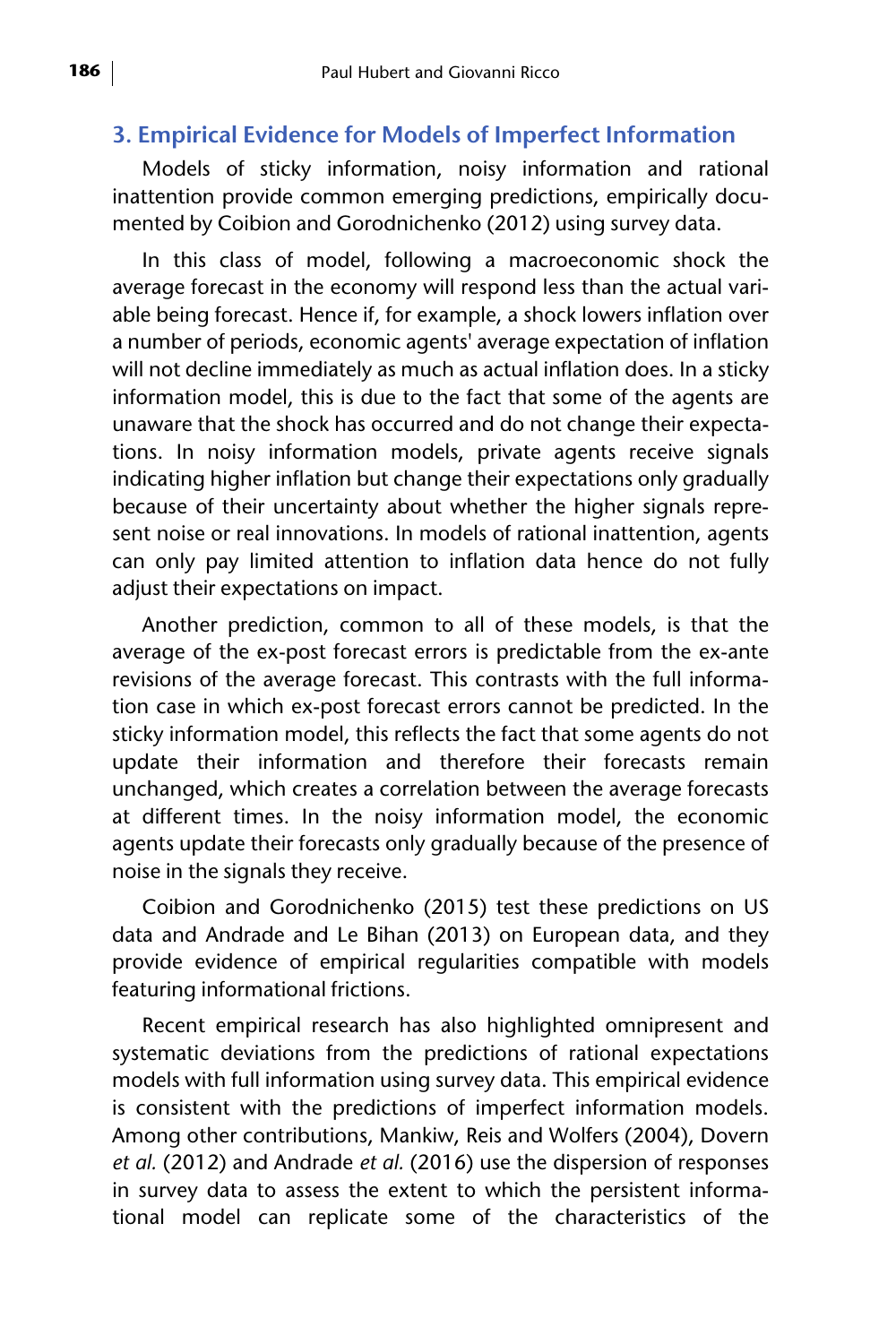expectations of private forecasters and consumers. Using epidemiological models, Carroll (2003) suggested that information is transferred from professional forecasters to consumers over time through the forecasters' publications. Carvalho and Nechio (2014) found that many households report expectations that are inconsistent with monetary policy measures.

Gourinchas and Tornell (2004), Bacchetta, Mertens and van Wincoop (2009), and Piazzesi and Schneider (2011) in turn identify the potential links between systematic forecast errors in survey expectations and empirical puzzles in asset markets.

Adam and Padula (2003) have shown that empirical estimates of the slope of the neo-Keynesian Phillips curve have the expected sign when using survey measures of inflation expectations, while this is not generally the case when one adopts empirical specifications based on full information assumptions. More recently, Coibion and Gorodnichenko (2015) and Coibion *et al.* (2017) tried to explain the missing disinflation following the Great Recession by the partial de-anchoring of consumers' and producers' inflation expectations between 2009 and 2011 due to large oil shocks.

### **4. Imperfect Information and the Identification of Structural Shocks**

Most of the macroeconometric literature studying the effects of policy shocks – monetary and fiscal – is based on mechanisms and insights derived from models of full information and rational expectations. However, a number of empirical studies have argued that the presence of informational frictions could modify the identification problem along several dimensions.<sup>4</sup>

In an economy without informational frictions, the econometrician has to align the econometric model's information set to the representative agent's. Conversely, when the economic agents do not observe the structural shocks in real time, the econometrician, faced with the same data as the economic agents, may not be able to identify the shocks correctly (Blanchard *et al.*, 2013). In fact, in such a case, in order to

<sup>4.</sup> Introducing too many variables into the model can be problematic because of the number of parameters to be estimated and the risk of collinearity. The literature suggests using factor models or Bayesian analysis to minimize these issues. While this method attempts to identify structural shocks in economic policy, a different but related issue is to analyze the consequences of forecasting errors by policy makers.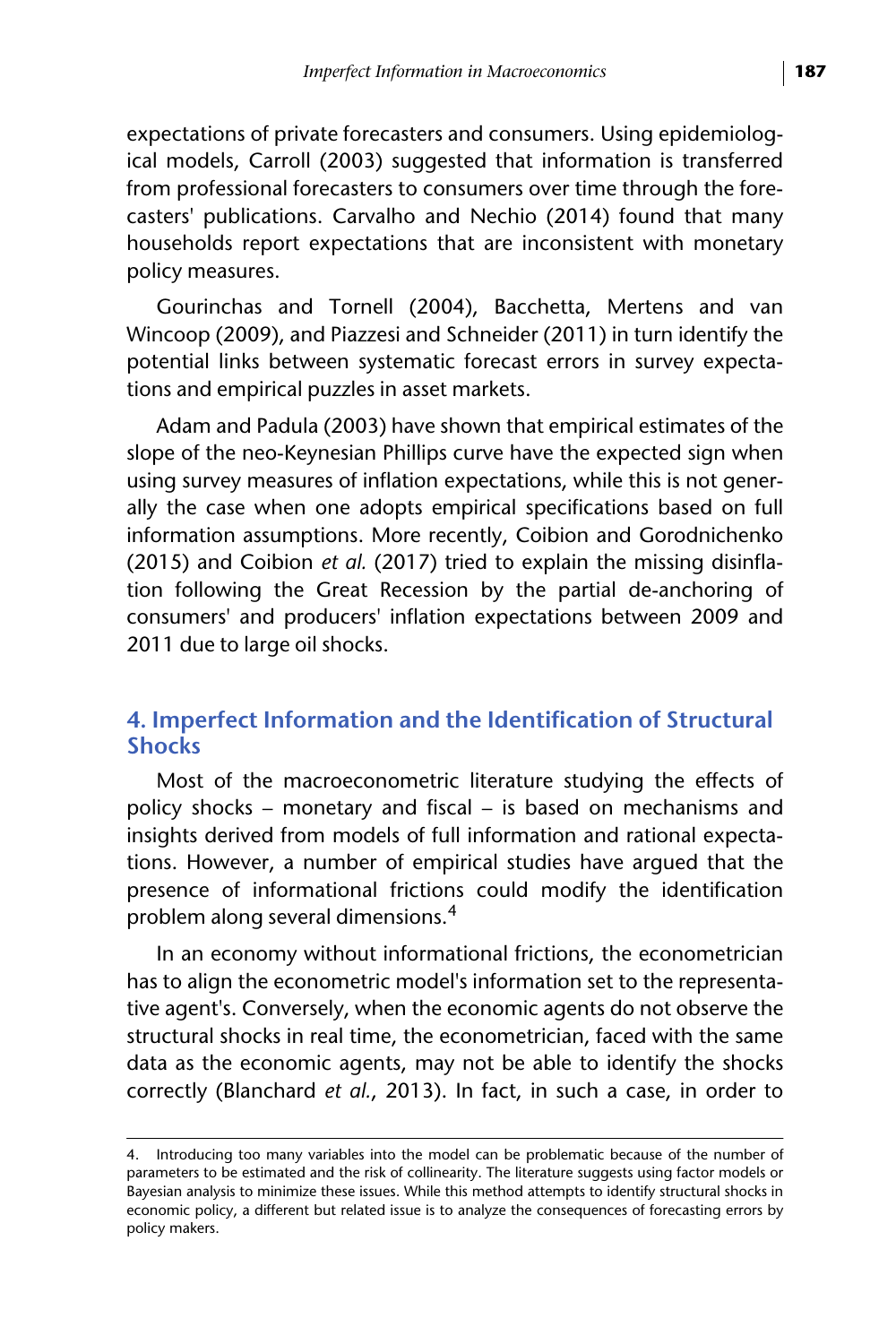correctly identify structural shocks, the econometrician has to employ a superior information set. Also, crucially, when the economic agents have different sets of information, the concept of a representative agent could most definitely be misleading. Finally, the absence of a fully informed representative agent implies that economic policy decisions can reveal the policy maker's information about the state of the economy and transmit information to the economic agents. This mechanism is called the signalling channel of economic policy actions (see Romer and Romer, 2000, and Melosi, 2017).<sup>5</sup>

In models of rational expectations and full information, the economic agents immediately process new information and, consequently, their forecast errors are linear combinations of the contemporaneous structural shocks only. In contrast, in cases where information is imperfect, new information is only partially absorbed by the agents over time and, therefore, the average forecast errors are a combination of present and past structural shocks. This implies that the forecasting errors can no longer be considered as being in themselves a good proxy for structural shocks.

Some of these ideas have been applied to the empirical study of technology news shocks and non-fundamental fluctuations in the economic cycle (see for example Barsky and Sims, 2012; Blanchard *et al.*, 2013; and Forni *et al.*, 2013) and of the effects of conventional monetary policy shocks (Hubert, 2017; Hubert and Maule, 2016; Miranda-Agrippino and Ricco, 2017) and unconventional monetary policy shocks (Andrade and Ferroni, 2017), as well as of fiscal shocks (Ricco, 2015; Ricco *et al.*, 2016).

In the remainder of this section, we provide some empirical examples of how imperfect information may change the empirical identification problem, taken from the work of the authors of this article.

In the case of monetary policy actions, the information sets of the central bank and of private agents may differ. When the latter are surprised by a monetary policy decision, they have to consider whether this surprise is due to the central bankers' assessment of macroeconomic conditions or to a deviation from the monetary policy rule – i.e. a monetary policy shock. For example, a hike in the central bank's policy rate may signal to private agents that an inflationary shock will

<sup>5.</sup> When private agents have different beliefs because of differences in their information sets, aggregation issues may arise and some caution is required to avoid aggregation bias.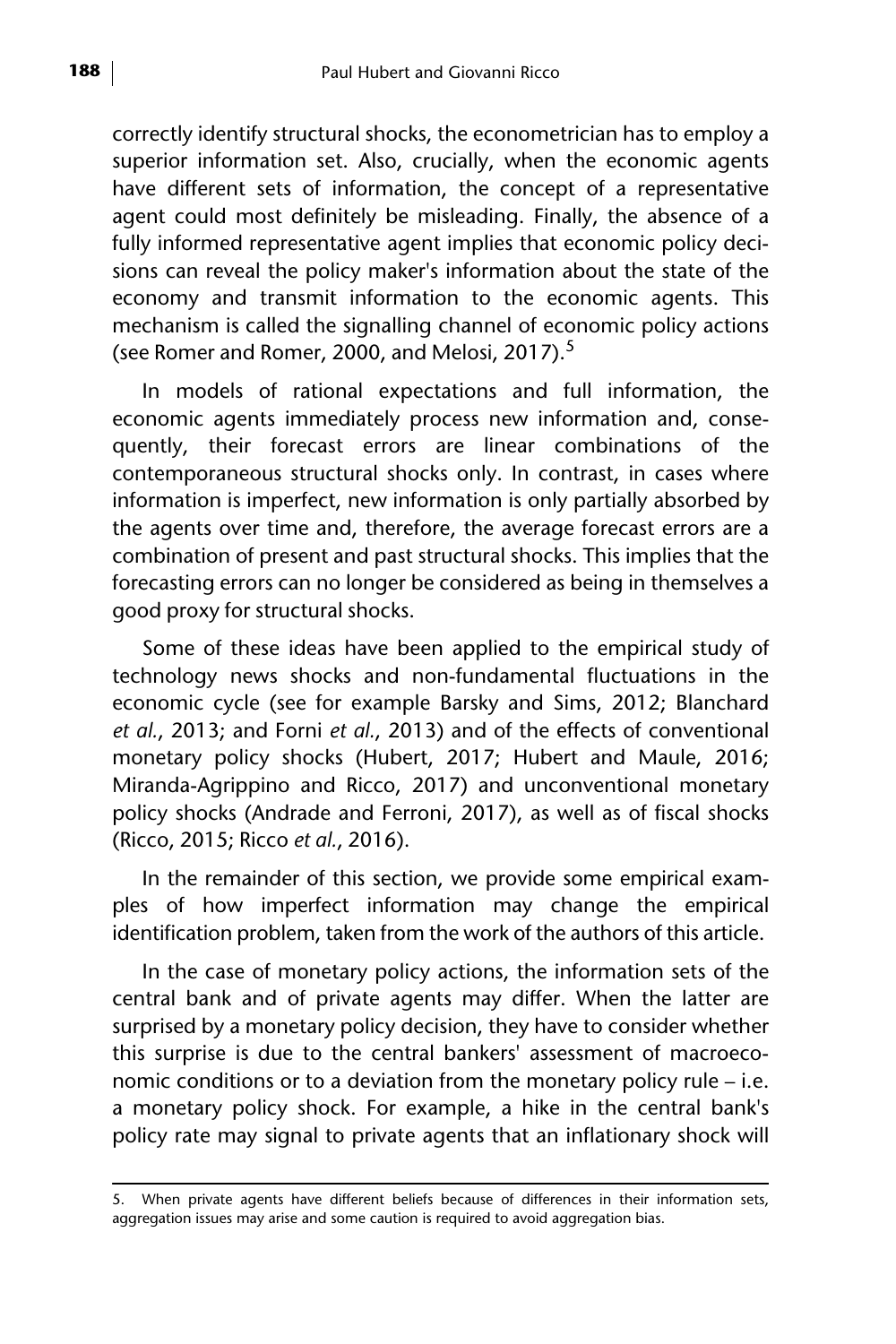affect the economy in the future, pushing private expectations of inflation up. Conversely, the same increase in the central bank's policy rate could be interpreted as a preference shock indicating that central bankers want to be more hawkish, which would reduce future inflation and output. More generally, whenever the central banker and private agents have different information sets, the monetary policy decision can transmit private central bank information about future macroeconomic developments to the agents.

Importantly, despite extensive research, there is still much uncertainty about the effects of monetary policy shocks (see Ramey, 2016). In particular, several studies have highlighted a counter-intuitive increase in production or in prices following a monetary tightening – also called output and price puzzles. In Miranda-Agrippino and Ricco (2017), the authors observe that the lack of robustness in the empirical results in the existing literature can be due to the implicit assumption that both the central bank and private agents enjoy perfect information about the state of the economy. Importantly, the transfer of macroeconomic information from the central bank to private agents can generate the price puzzle highlighted in the literature.

Private agents' interpretation of monetary policy surprises is therefore crucial in determining the sign and magnitude of the effect of monetary policies. Based on this intuition, Miranda-Agrippino and Ricco (2017) propose a new approach to study the effects of monetary policy shocks that takes into account the problem that agents face following central bank policy announcements. In the United States, after five years the Fed releases the macroeconomic forecasts of its economists (the Greenbook forecasts) that were used to inform past monetary policy decisions. This makes it possible to ex-post separate the reactions of the financial markets to information about the state of the economy (as reported by the Greenbook forecasts) revealed to the public through the central bank's action, from reactions to monetary policy shocks. The authors use these responses to study the effects of monetary policy on the US economy in a flexible econometric model that is robust to misspecifications.

In Chart 1, the approach described above is compared to methods that do not take into account the transfer of information between the central bank and the private agents. While these latter methods generate the price puzzle, the approach taking into account the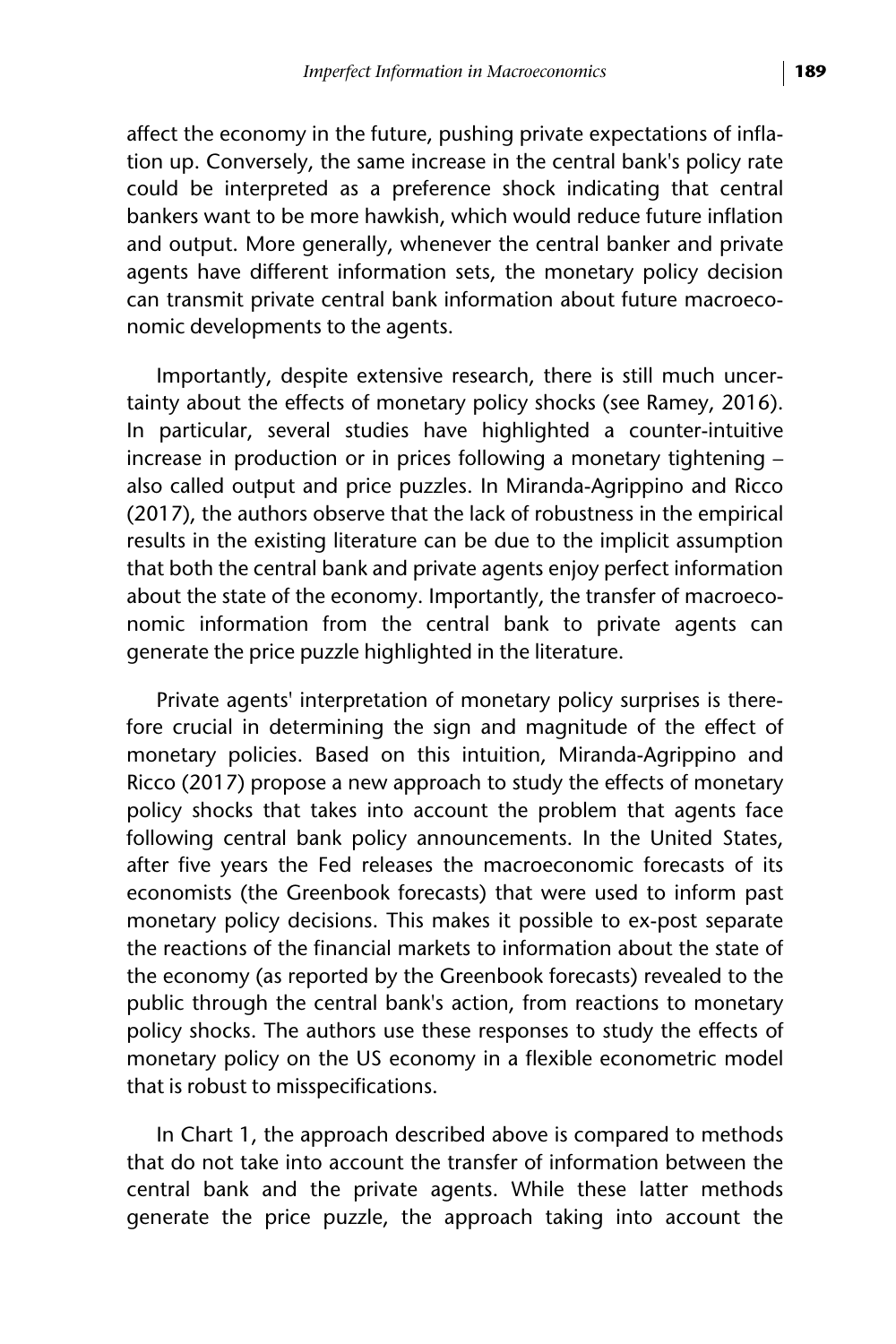information transfer implies that monetary tightening simultaneously reduces both prices and output.



**Chart 1. Responses of different macroeconomic variables to a restrictive monetary shock**

*Reading note:* The graph shows the impulse response of several variables, over 24 months, to a contractionary monetary shock. This monetary shock is identified in three different ways: via the average surprise of market operators on the day of the announcement (blue dots), via a narrative approach that consists of extracting the unexplained component of the central banks' forecasts of a change in interest rates (orange dots), and using the method of Miranda-Agrippino and Ricco (2017), which takes into account the transfer of information (blue line). *Source:* Authors' calculations.

On the basis of these results and in order to study whether private agents' interpretation of monetary policy surprises depends on the information at their disposal, Hubert (2017) assesses whether the central bank's publication of its macroeconomic forecasts could affect how private agents understand monetary policy surprises, and therefore ultimately affect the impact of monetary policy decisions. More specifically, this work assesses whether the term structure of inflation expectations responds differently to decisions by the Bank of England (BoE) based on first whether these are accompanied by the publication of its macroeconomic forecasts (of inflation and growth) and second whether they are corroborated or contradicted by its forecasts.<sup>6</sup>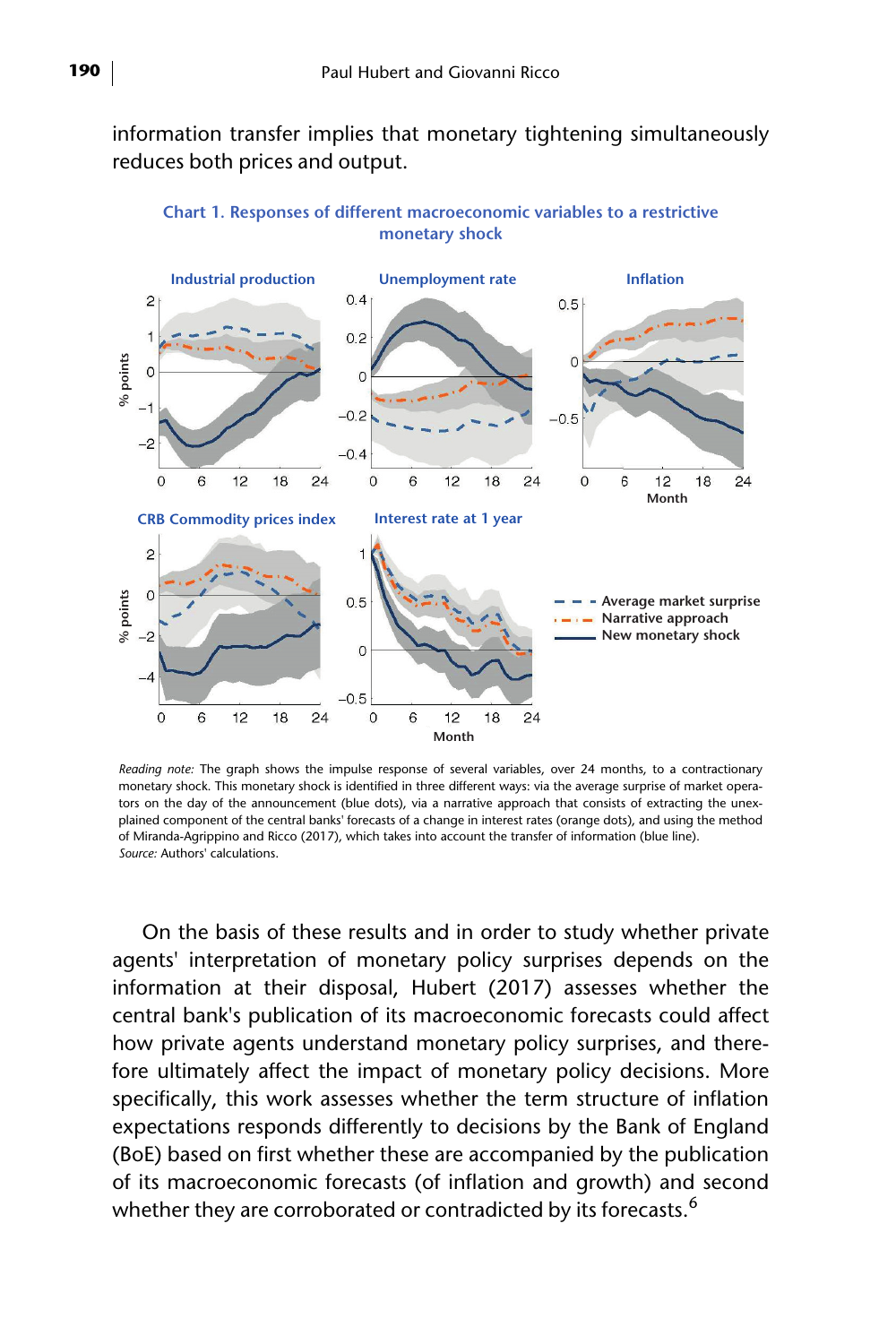On average, private inflation expectations respond negatively to restrictive monetary shocks, as expected given the transmission mechanisms of monetary policy. The main result of Chart 2, however, is that central bank inflation forecasts modify the impact of monetary shocks. Monetary shocks (in this example, restrictive) have more negative effects when they interact with a positive surprise about the central bank's inflation forecasts. On the other hand, a restrictive monetary shock, which interacts with a negative surprise on inflation forecasts, has no effect on private inflation expectations.



#### **Chart 2. Responses to a restrictive monetary shock**

*Reading note:* The graph shows the 6-month change in 1 and 2-year inflation expectations following a restrictive monetary shock, when (a) it is corroborated by a positive surprise on the central bank inflation forecasts (black line) (b) when it is contradicted by a negative surprise on inflation forecasts (blue line). *Source:* Authors' calculations

This suggests that, when monetary shocks and forecast surprises corroborate one another, monetary shocks have a greater negative impact on private inflation expectations, possibly because private agents can deduce the preference shock of the central bank and respond more strongly. When monetary shocks and forecast surprises

<sup>6.</sup> This paper focuses on data UK because BoE projections have a specific feature that makes it possible to identify econometrically their own effects. Indeed, the research question studied requires that the central bank's projections are not a function of the current policy decision, so that monetary surprises and projection surprises can be identified separately. BoE projections are conditional on the market interest rate and not the policy rate, so the BoE projections are independent of monetary policy decisions.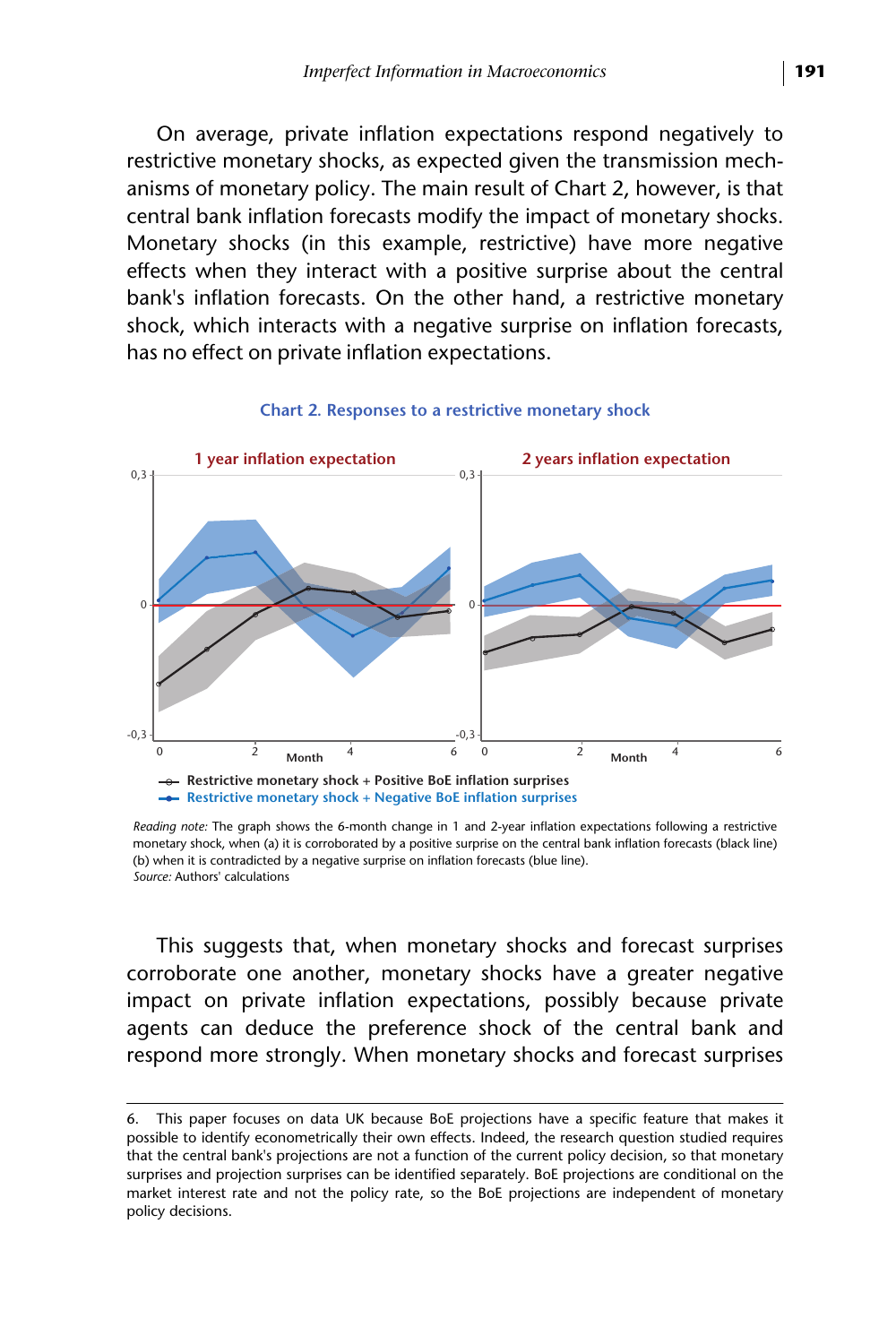contradict one another, monetary shocks have no impact (or less), possibly because private agents receive conflicting signals and are unable to determine the direction of monetary policy. They therefore also respond to the macroeconomic information disclosed.

These results show that informational questions, and in particular the central banks' publication of its macroeconomic information, which helps private agents to process the signals they receive, modify the responses to monetary policy decisions.

**Chart 3. Responses of GDP and private investment to expansionary fiscal** 

**announcements conditional on the disagreement among private agents GDP Private investment** 8 6 4 2  $\overline{0}$ 8 6 4  $\overline{\phantom{0}}$  $\Omega$ **In % points In % points** 

*Reading note:* Impact of budget announcements in a situation of high (red) and low (blue) disagreement. The shock corresponds to a difference of one standard deviation from the revisions of the 3-quarter forecast of public expenditure. The responses to the impulse have been normalized to have a similar increase in public spending over 4 quarters. The estimates are provided with a 68% confidence interval.

0 4 8 0 4 8 8 3 8 8 4 8 8 8 1 and 4 8 8 8 1 and 4 8 8 8 1 and 4 8 8 1 and 4 8 8 1 and 4 8 8 1 and 4 8 8 1 and 4 8 8 1 and 4 8 8 1 and 4 8 8 1 and 4 8 8 1 and 4 8 8 1 and 4 8 8 1 and 4 8 8 1 and 4 8 8 1 and 4 8 8 8 1 and 4

**Time (Quarters) Time (Quarters)**

*Source:* Authors' calculations.

 Imperfect information can also play a role in the transmission of fiscal shocks. For example, Ricco *et al.* (2016) propose a study of the effects of the communication of fiscal policy with respect to public expenditure shocks. To do this, they calculated an index measuring the coordination effects of policy makers' announcements on private agents' expectations. This index is based on the dispersion of the 3-quarter ahead public expenditure forecast of professional forecasters in the United States. The basic intuition is that communications about the future path of fiscal policy can act as a focal point for expectations and reduce informational frictions and thus the dispersion of forecasts among economic agents. The results (Chart 3) indicate that in times of low disagreement, the response of output to public expenditure shocks is positive and significant, mainly because of the strong response of private investment. Conversely, periods of high disagreement are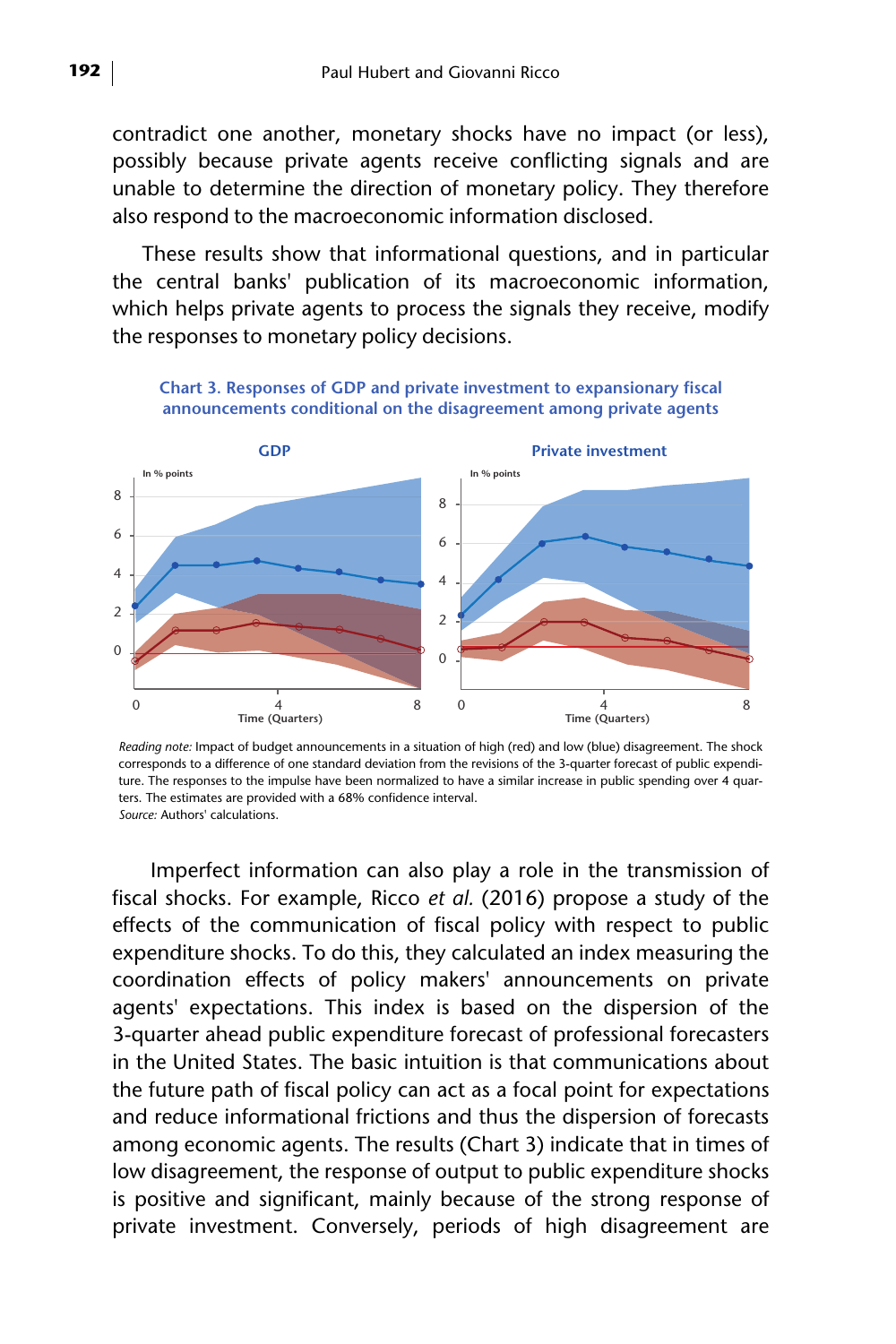characterized by a low or no response of output. These results indicate that informational frictions can modify the effects of economic policy decisions.

#### **5. Conclusion**

Models with imperfect information have been widely used to study, among other questions, how economic agents make decisions on consumption and investment or select their asset portfolios. Another active area of research concerns the design of optimal policies in the presence of informational frictions. It is noteworthy that the implications of these models of imperfect information can be of great policy relevance.

For example, Ball, Mankiw and Reis (2005) show that a price level target is optimal in models with sticky information, while inflation targeting is optimal in models where the prices are sticky. Paciello and Wiederholt (2014) document how models of rational inattention modify the optimal monetary policy. Branch, Carlson, Evans and McGough (2009) examine how monetary policy decisions affect the optimal frequency for updates of information sets. They show that if the central bank is more concerned with inflation than with growth, firms' inflation expectations may be better anchored and this may decrease output and inflation variability. This mechanism may partially explain the 'Great Moderation'. Angeletos and Pavan (2007) examined issues of efficiency and optimal policy in the presence of imperfect information and the externalities that the use of the information by an agent imposes on other agents. Angeletos and La'O (2011) studied optimal monetary policy in an environment in which firms' pricing and production decisions are subject to informational frictions. They show that perfect price stability is no longer optimal. In this context, the optimal policy is to 'lean against the wind', that is to say, to target a negative correlation between the price level and real economic activity.

In the wake of the financial crisis, the attention was mainly focused on incorporating financial frictions in macroeconomic models. However, it is also important not to underestimate the importance of informational frictions. This article has tried to show that informational frictions have important implications for macroeconomic models' predictions as well as the measurement of economic policy shocks and their effects. If these frictions are not properly taken into account, then economic policy recommendations may be misleading.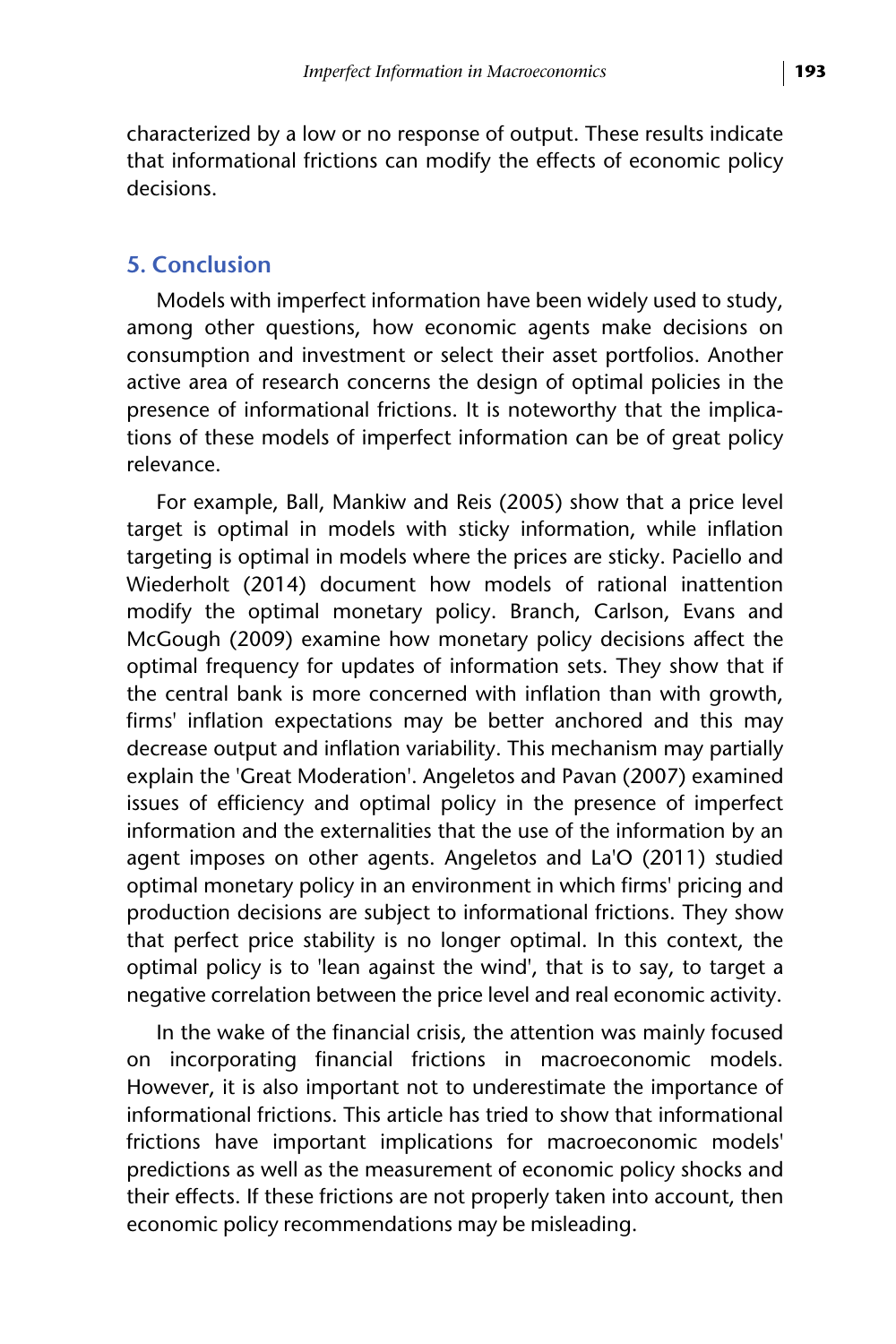#### **References**

- Adam K. and M. Padula, 2011, "Inflation Dynamics and Subjective Expectations in the United States", *Economic Inquiry*, 49(1): 13-25.
- Andrade P. and H. Le Bihan, 2013, "Inattentive professional forecasters", *Journal of Monetary Economics*, 60(8): 967-982.
- Andrade P., R. Crump, S. Eusepi and E. Moench, 2016, "Fundamental disagreement", *Journal of Monetary Economics*, 83(C): 106-128.
- Andrade P. and F. Ferroni, 2017, "Delphic and Odyssean monetary policy shocks: Evidence from the euro-area", *mimeo*.
- Angeletos G.-M. and A. Pavan, 2007, "Efficient Use of Information and Social Value of Information", *Econometrica*, 75(4): 1103-1142.
- Bacchetta P., E. Mertens and E. van Wincoop, 2009, "Predictability in financial markets: What do survey expectations tell us?", *Journal of International Money and Finance*, 28(3): 406-426.
- Ball L., G. Mankiw and R. Reis, 2005, "Monetary policy for inattentive economies", *Journal of Monetary Economics*, 52(4): 703-725.
- Barsky R. and E. Sims, 2012, "Information, Animal Spirits, and the Meaning of Innovations in Consumer Confidence", *American Economic Review*, 102(4): 1343-77.
- Blanchard O., J.-P. L'Huillier and G. Lorenzoni, 2013, "News, Noise, and Fluctuations: An Empirical Exploration", *American Economic Review*, 103(7): 3045-3070.
- Bordalo P., N. Gennaioli and A. Shleifer, 2016, "Diagnostic Expectations and Credit Cycles", *NBER Working Paper*, No. 22266.
- Branch W., J. Carlson, G. Evans and B. McGough, 2009, "Monetary Policy, Endogenous Inattention and the Volatility Trade-off", *Economic Journal*, 119, 123-157.
- Carroll C., 2003, "Macroeconomic Expectations of Households and Professional Forecasters", *Quarterly Journal of Economics*, 118(1): 269-298.
- Carvalho C. and F. Nechio, 2014, "Do people understand monetary policy? », *Journal of Monetary Economics*, 66(C): 108-123.
- Clarida R., J. Gali and M. Gertler, 2000, "Monetary policy rules and macroeconomic stability: evidence and some theory", *Quarterly Journal of Economics*, 115(1): 147-180.
- Coibion O. and Y. Gorodnichenko, 2012, "What Can Survey Forecasts Tell Us about Information Rigidities?", *Journal of Political Economy*, 120(1): 116-159.

<sup>————, 2015</sup>a, "Information Rigidity and the Expectations Formation Process: A Simple Framework and New Facts", *American Economic Review*, 105(8): 2644-2678.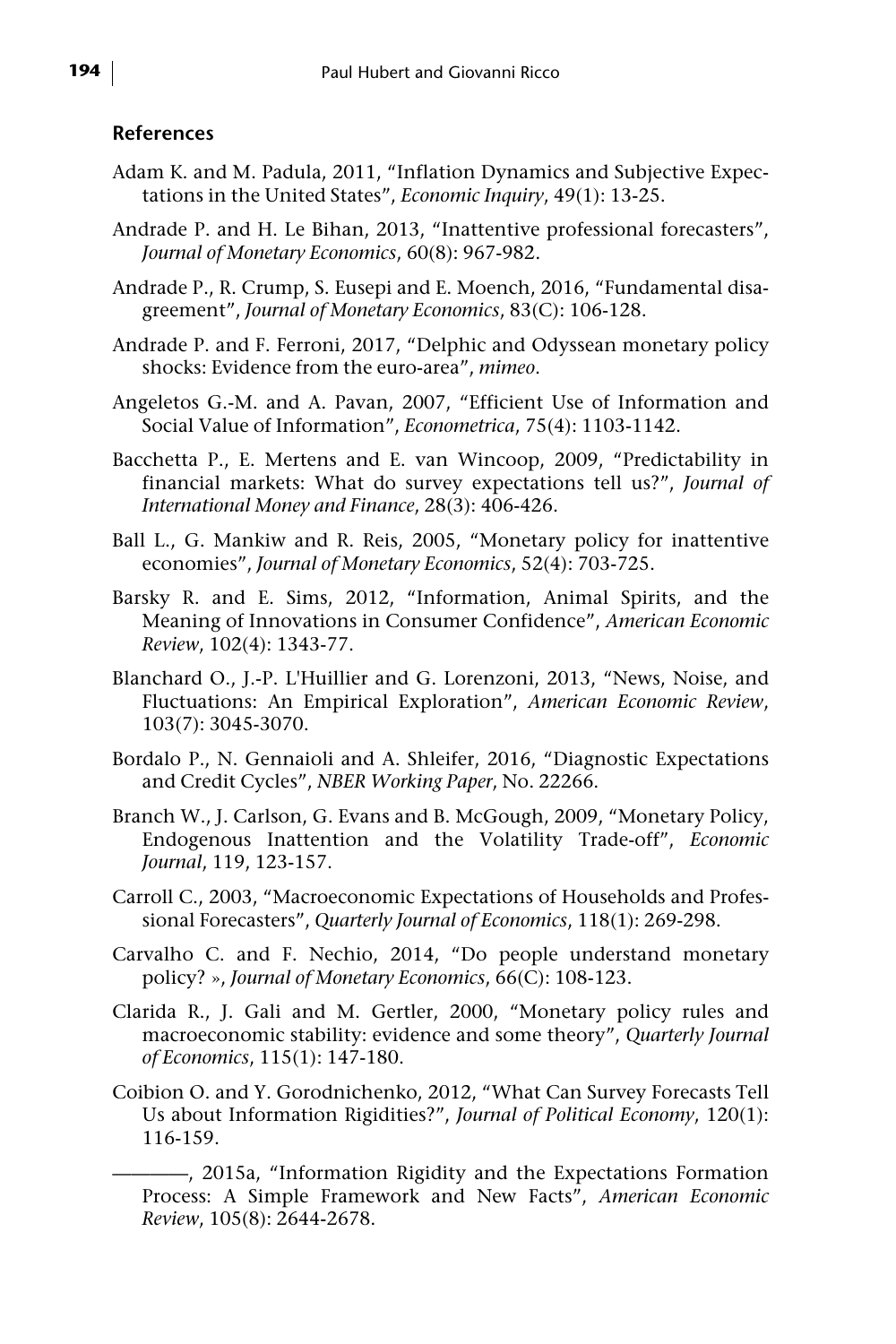-, 2015b, "Is the Phillips Curve Alive and Well after All? Inflation Expectations and the Missing Disinflation", *American Economic Journal: Macroeconomics*, 7(1): 197-232.

- Coibion O., Y. Gorodnichenko and R. Kamdar, 2017, "The Formation of Expectations, Inflation and the Phillips Curve", *NBER Working Paper*, No. 23304.
- Dovern J., U. Fritsche and J. Slacalek, 2012, "Disagreement Among Forecasters in G7 Countries", *Review of Economics and Statistics*, 94(4): 1081-1096.
- Evans G. W. and S. Honkapohja, 2012, *Learning and Expectations in Macroeconomics*, Princeton University Press.
- Forni M., L. Gambetti, M. Lippi and S. Luca, 2013, "Noisy News in Business cycles", *CEPR Discussion Papers*, No. 9601.
- Fuster A., D. Laibson and B. Mendel, 2010, "Natural Expectations and Macroeconomic Fluctuations", *Journal of Economic Perspectives*, 24(4): 67-84.
- Gabaix X., 2014, "A Sparsity-Based Model of Bounded Rationality", *Quarterly Journal of Economics*, 129(4): 1661-1710.
- Gennaioli N. and A. Shleifer, 2010, "What Comes to Mind", *Quarterly Journal of Economics*, 125(4): 1399-1433.
- Gourinchas P.-O. and A. Tornell, 2004, "Exchange rate puzzles and distorted beliefs", *Journal of International Economics*, 64(2): 303-333.
- Hubert P., 2017, "Central bank information and the effects of monetary shocks", *Bank of England working papers,* No. 672, Bank of England.
- Hubert P. and B. Maule, 2016, "Policy and macro signals as inputs to inflation expectation formation", *Bank of England working papers*, No. 581, Bank of England.
- Kahneman D. and A. Tversky, 1972, "Subjective Probability: A Judgment of Representativeness", *Cognitive Psychology*, 3(3): 430-454.
- Lucas R., 1972, "Expectations and the Neutrality of Money", *Journal of Economic Theory*, 4(2): 103-124.
- Lucas R., 1976, "Econometric Policy Evaluation: A Critique", *Carnegie-Rochester Conference Series on Public Policy*, 1: 19-46.
- Lucas R. and T. Sargent, 1979, "After Keynesian Economics", *Federal Reserve Bank of Minneapolis Quarterly Review*, 3(2): 1-16.
- Lorenzoni G., 2009, "A Theory of Demand Shocks", *American Economic Review*, 99(5): 2050-84.
- Maćkowiak B. and M. Wiederholt, 2009, "Optimal Sticky Prices under Rational Inattention", *American Economic Review*, 99(3): 769-803.
- Mankiw G. and R. Reis, 2002, "Sticky Information versus Sticky Prices: A Proposal to Replace the New Keynesian Phillips Curve", *Quarterly Journal of Economics*, 117(4): 1295-1328.